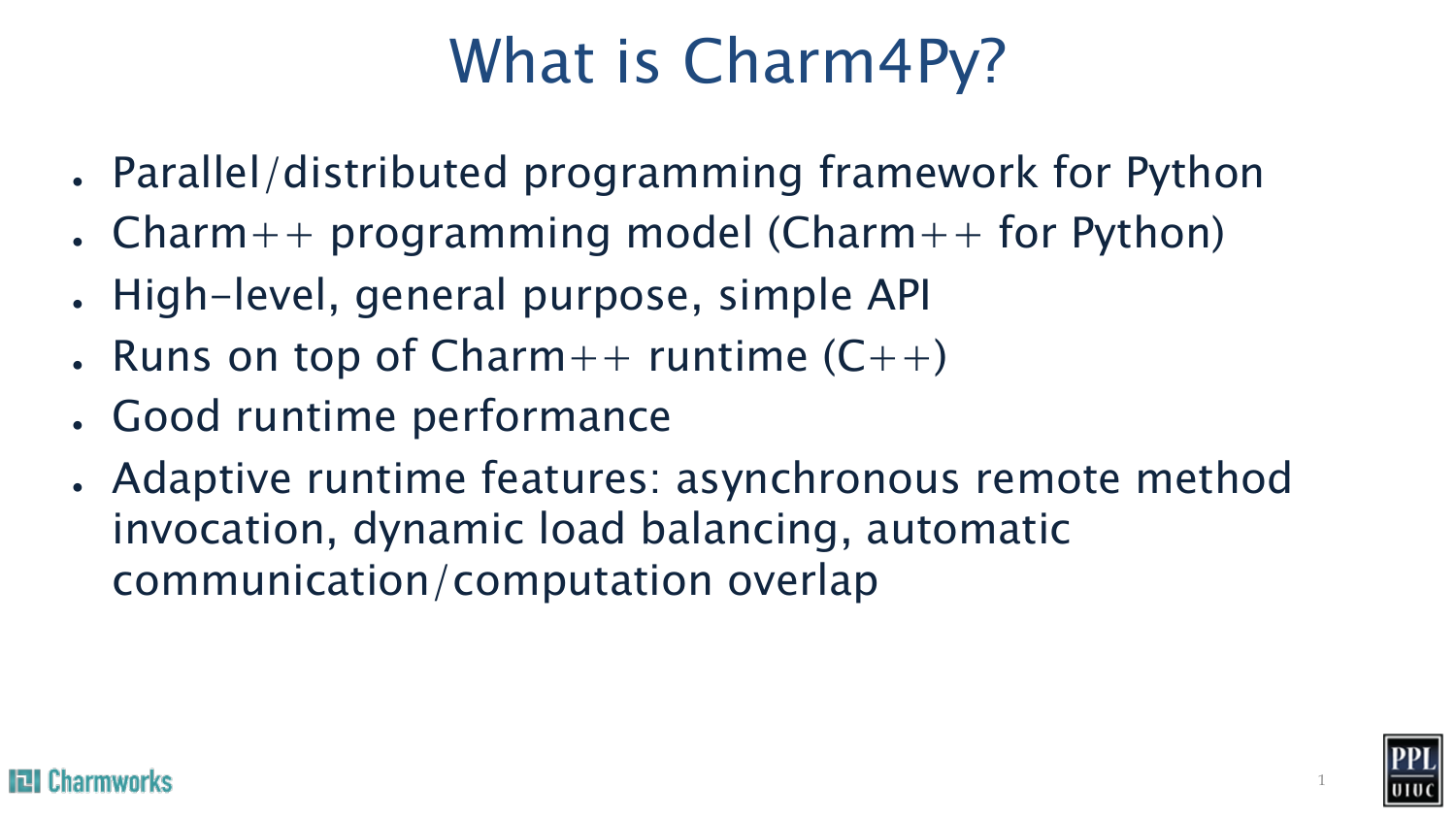# Charm4Py Python-derived benefits

- $\bullet$  Simplifies Charm++ programming
- Productivity (high-level, fewer lines of code, easy to debug)
- Automatic memory management
- Automatic object serialization
	- No need to define serialization (PUP) routines
	- Can customize serialization if needed
- Easy access to Python software libraries (Numba, NumPy, Pandas, scikit-learn, TensorFlow, etc)
- . No .ci files!

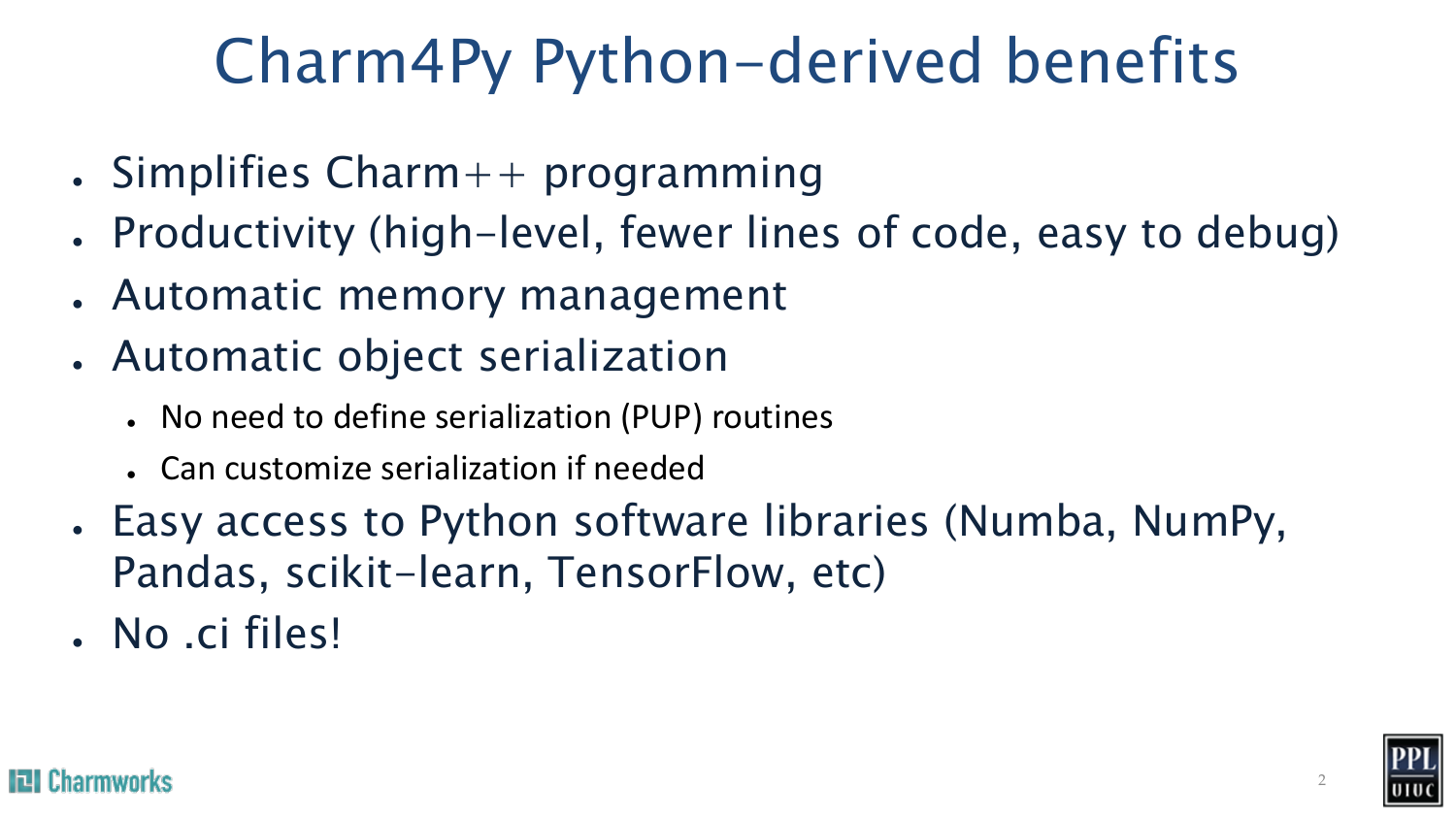## Fibonacci example

charm.start(main) and the set of the set of the set of the set of the set of the set of the set of the set of the set of the set of the set of the set of the set of the set of the set of the set of the set of the set of th from charm4py import charm, coro @coro def fib(n): if  $n < 2$ : return n else: return sum(charm.pool.map(fib, [n-1, n-2])) def main(args): print('Result is', fib(12)) exit()

 $\mathbf{h}$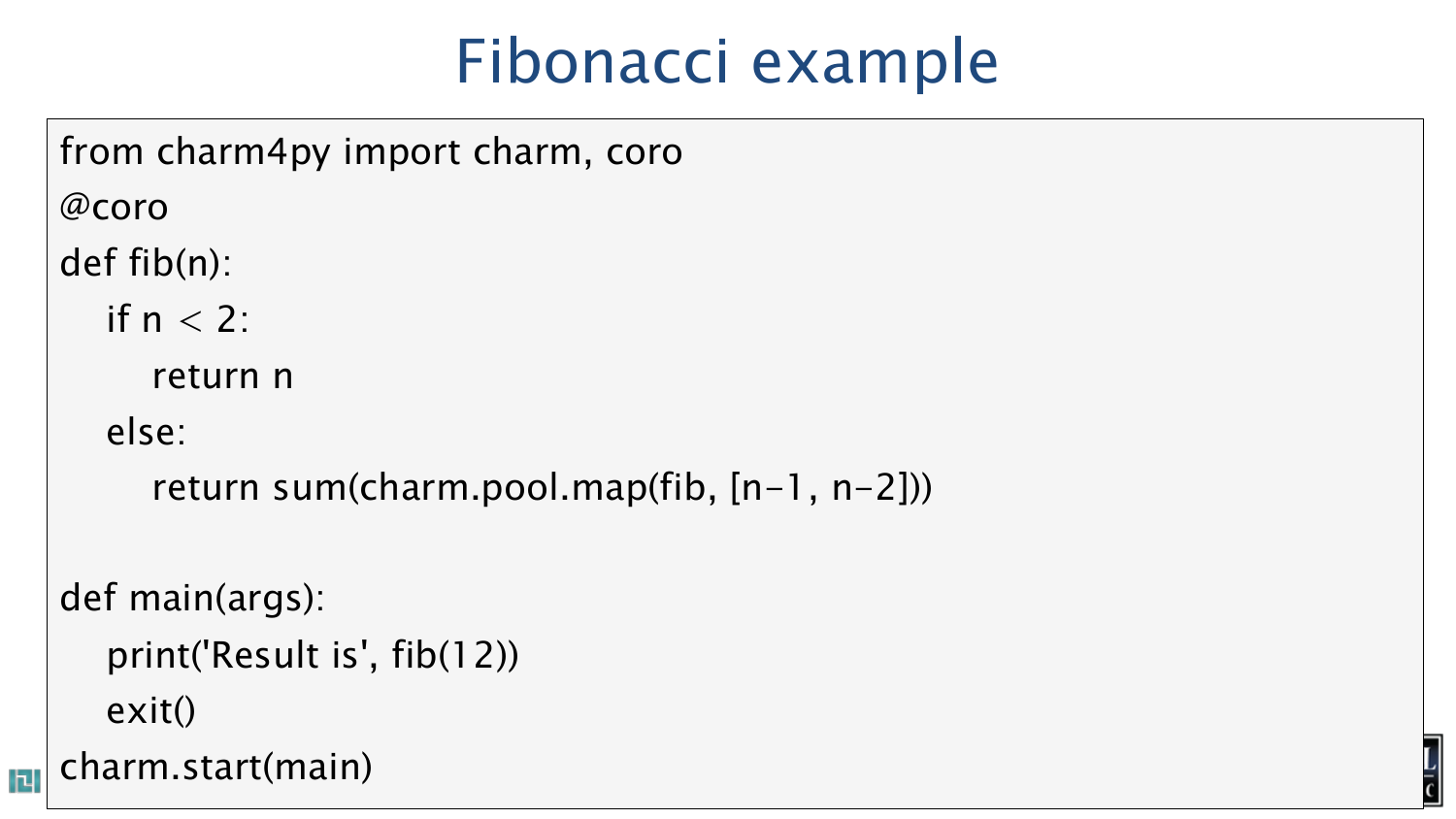### Charm4Py components





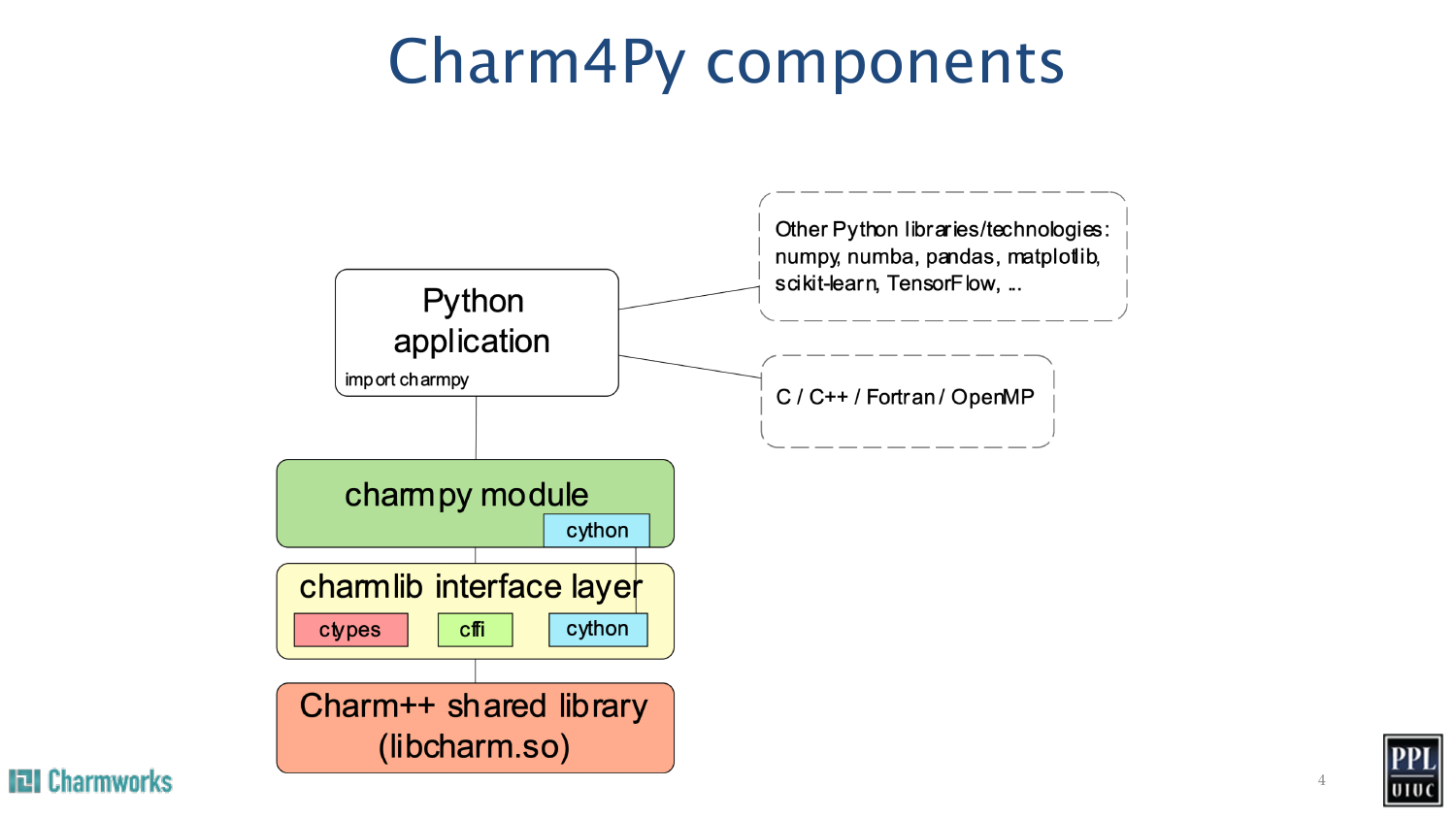# What about performance?

- Many (compiled) parallel programming languages proposed over the years for HPC
- Usual Python HPC approach: high-level language driving machine-optimized compiled code
	- Numpy (high-level arrays/matrices API, native implementation)
	- Numba (JIT compiles Python "math/array" code)
	- Cython (compile generic Python to C)

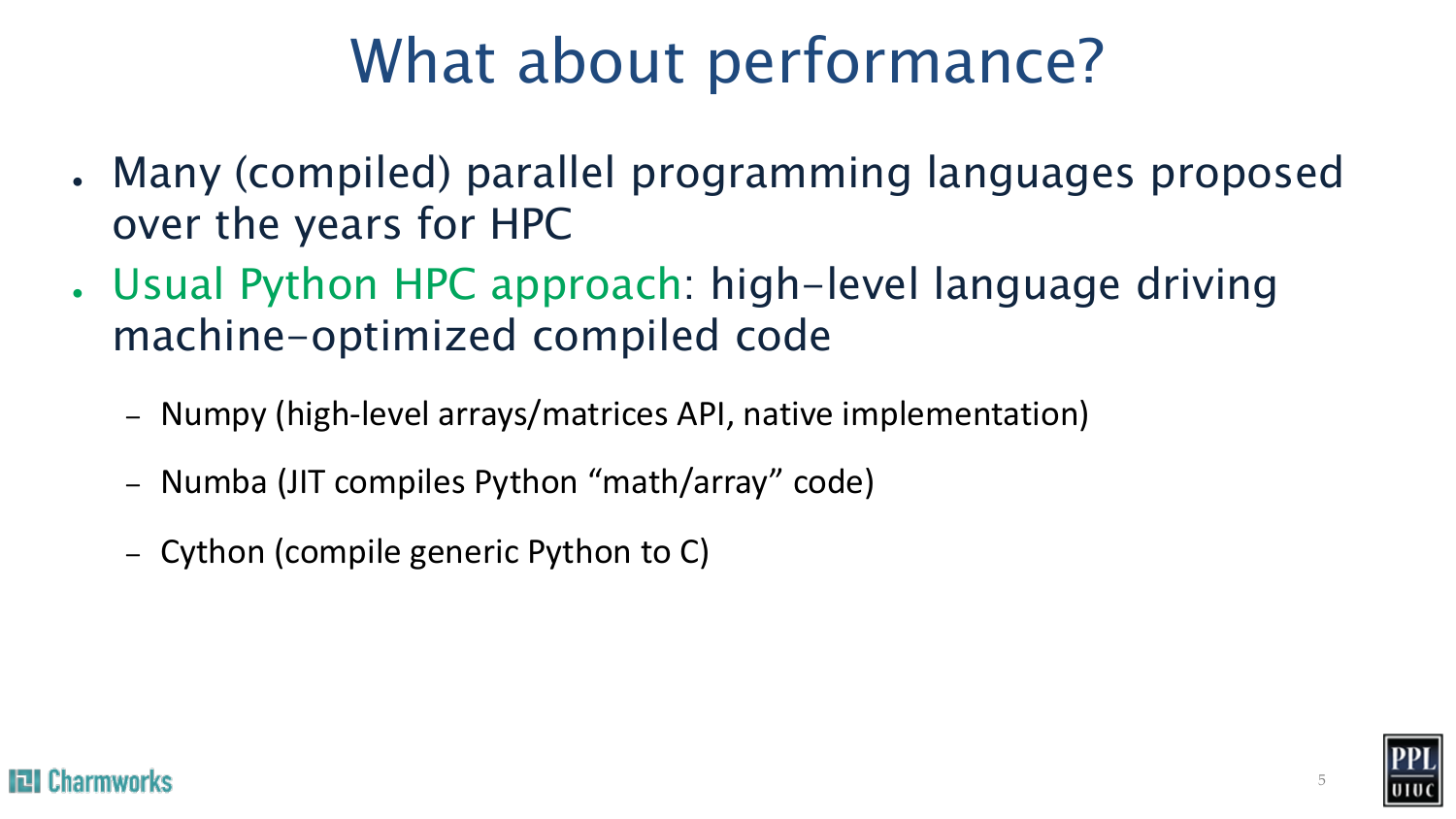# Chares are distributed Python objects

- Remote methods invoked like regular Python objects, via proxy: obj\_proxy.doWork(x, y)
- Objects are migratable (handled by  $Charm++$  runtime)
- Method invocation asynchronous (good for performance)
- Can also do: ret =  $obj\_proxy.getVal(block=True)$ 
	- Caller gets value returned by remote method
	- Entry method on which call is made needs to be marked as @coro (runtime will inform)
	- Thread pauses but process continues scheduling messages

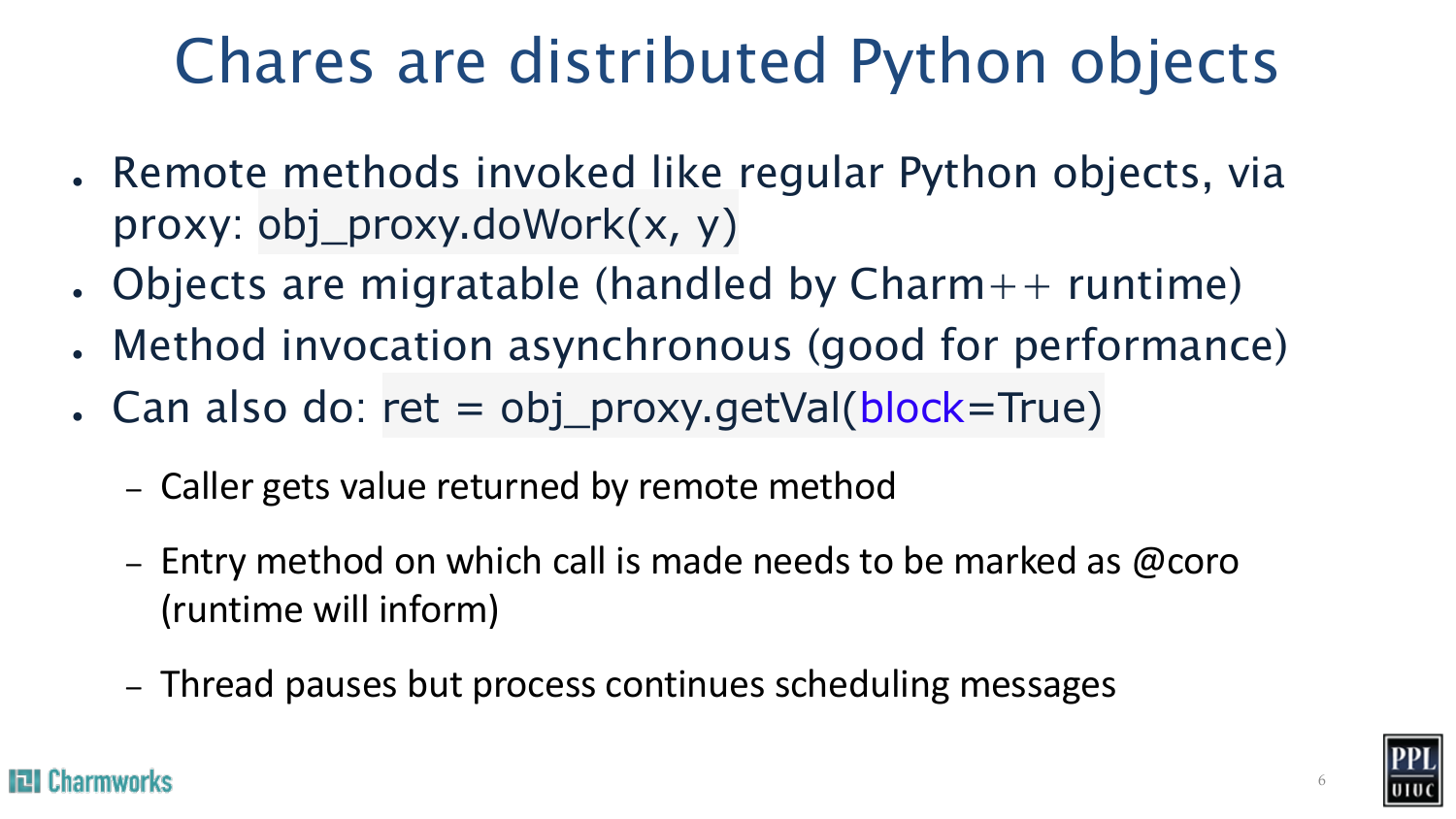## Distributed collections (Groups, Arrays)

group = **Group**(MyChare) # one instance per PE  $array =$  **Array**(MyChare,  $(100,100)$ ) # 2D array,  $100x100$  instances array.work $(x,y,z)$  # invoke method on all objects in array array[3,10].work(x,y,z)  $#$  invoke method on object with index (3,10)

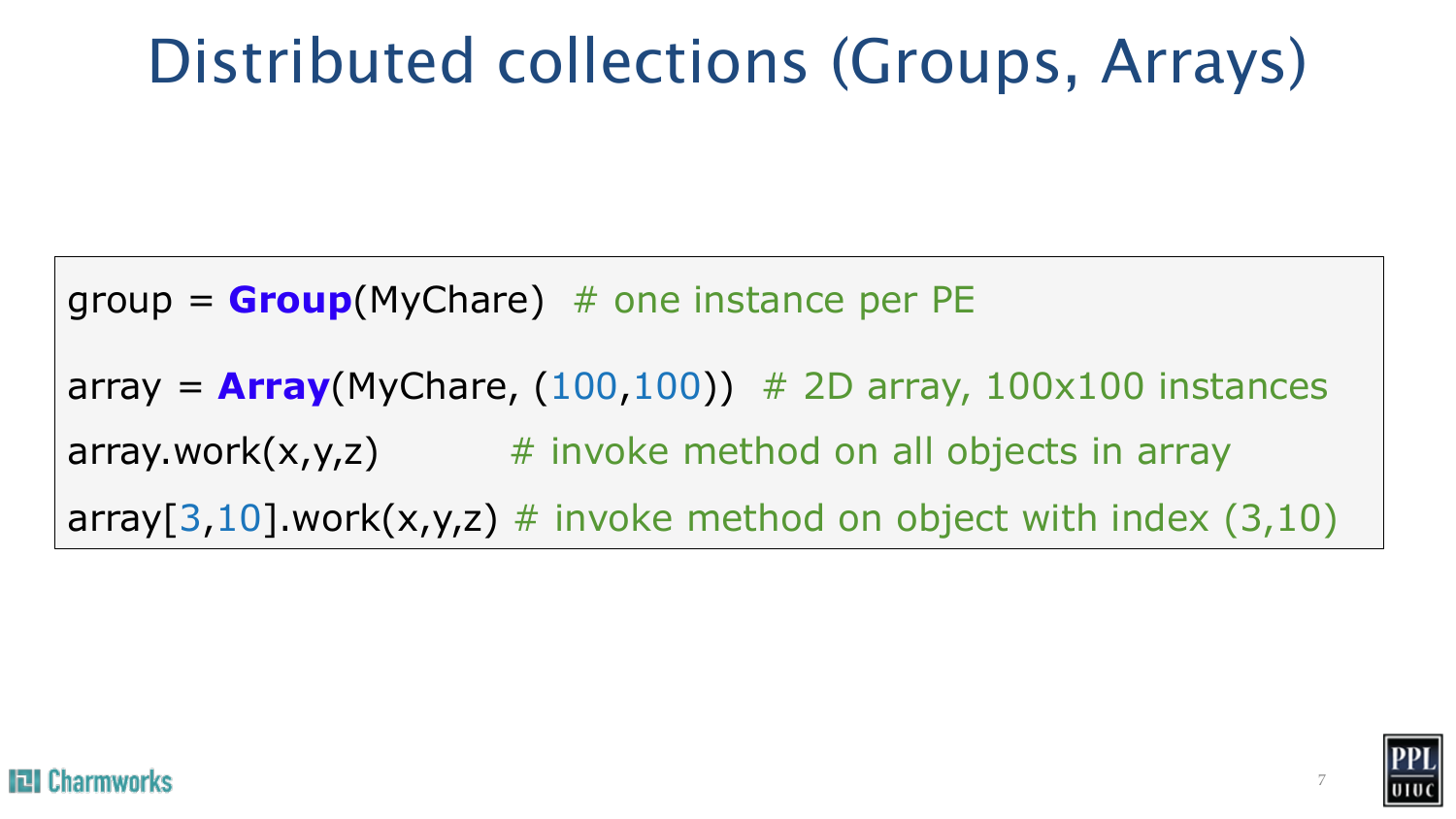## Charm4Py 1.0 New Features

- Coroutines
	- Low overhead synchronization
- Futures
	- Flexible dependency
- Channels
	- In order pairwise communication
- Task Pool (experimental)
	- Efficient management of small granularity
	- Task style programming support
- Interactive development (experimental)
- Quiescence Detection
- Profiling

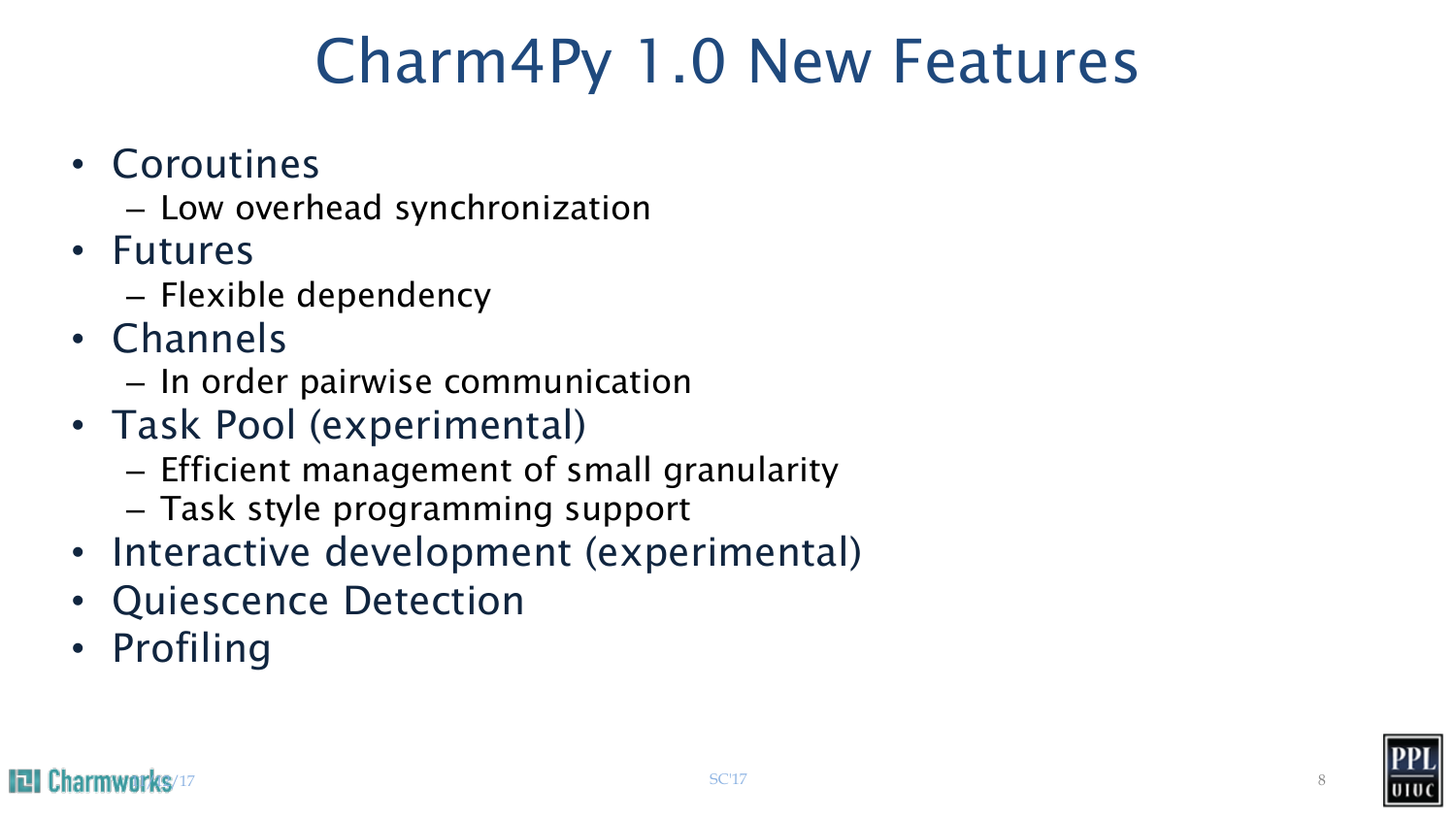### LeanMD results on Blu

#### Performance on Blue Waters (8 million particles)



**IZI** Charmworks